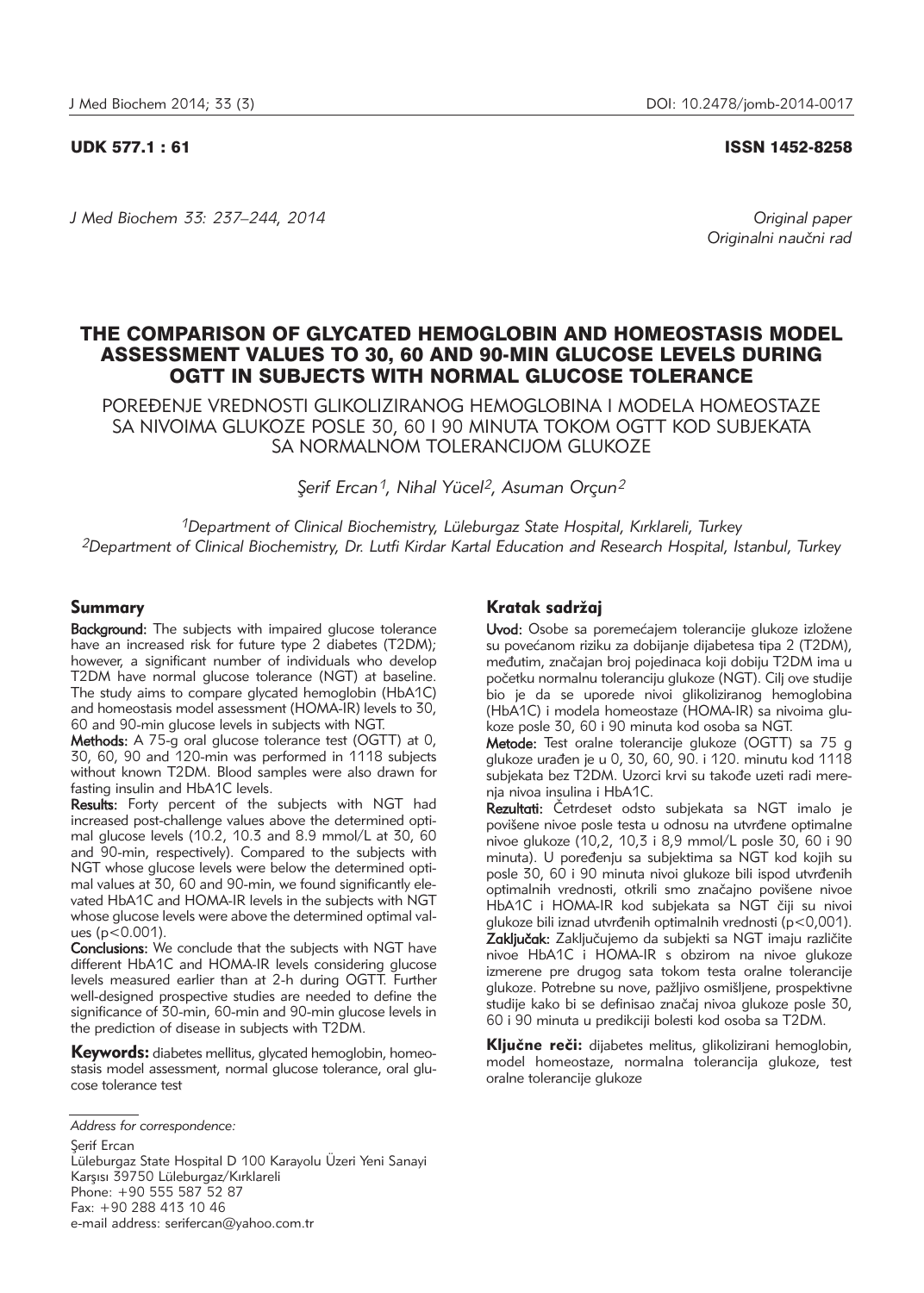#### Introduction

The prevalence of diabetes mellitus is increasing worldwide, and it is expected that the number of adults with diabetes will reach 552 million by 2030 (1). Diabetes is characterized by the development of microvascular complications in the retina, renal glomerulus and peripheral nerves. As a consequence of the microvascular pathology, diabetes is the leading cause of blindness, end stage renal disease and a variety of debilitating neuropathies (2).

Type 2 diabetes mellitus (T2DM) is the most common form of diabetes, estimated to account for 85–90% of diabetes (3). T2DM is often asymptomatic in its early stages and can remain undetected for several years. Increasing evidence shows that half of those with T2DM are not aware of their morbidity (4). Recent clinical trials have demonstrated that lifestyle intervention and pharmacological therapy in high-risk individuals reduce the incidence of T2DM. It is therefore important to identify the high-risk subjects for the purpose of early intensive lifestyle counseling or even pharmaceutical treatment (5–7).

There is no consensus on what the most accurate screening test for detection of diabetes is. The most widely used screening tests are the fasting plasma glucose (FPG) test and the oral glucose tolerance test (OGTT). According to the current diagnostic criteria for diabetes of the World Health Organization (WHO) (8) and American Diabetes Association (ADA) (9), fasting plasma glucose should be ≥7.0 mmol/L or 2–h plasma glucose ≥11.1 mmol/L. Moreover, impaired glucose tolerance (IGT), a risk factor of diabetes, is described by 2-h plasma glucose ≥7.8 mmol/L and <11.1 mmol/L.

The subjects with impaired glucose tolerance have high risk for progression to T2DM; however, approximately 40% of individuals who develop T2DM have NGT at baseline (10). The determination of IGT is based only on the 2-hour post-challenge glucose level of OGTT. The importance of 30-min, 60-min or 90-min glucose levels of OGTT has not been clearly defined. A few studies reported that the plasma glucose concentration at 1-h of OGTT is a strong predictor of future risk of T2DM (11, 12).

Hemoglobin A1c (HbA1C) is an indirect measure of the mean blood glucose level over the previous 2–3 months. The HbA1C assay provides a reliable measure of chronic glycemia (13). Randomized controlled trials and observational studies have shown that HbA1C is a good predictor of microvascular complications including retinopathy, micro- or macroalbuminuria and peripheral neuropathy (14-16). It is also suggested that the HbA1C assay helps to predict the likelihood of developing diabetes in the future (9, 17, 18).

Insulin resistance plays an important pathophysiological role in the development of diabetes. Homeostasis model assessment (HOMA), a model of interactions between glucose and insulin, has been used to assess insulin resistance and beta-cell function. Homeostasis model of insulin resistance (HOMA-IR) is defined by the product of the fasting glucose and fasting insulin divided by a constant (19). Numerous previous studies have shown that in several populations high HOMA-IR values were associated with an increased prevalence of both impaired glucose tolerance (IGT) and T2DM (20–22).

The present study primarily aimed to evaluate the serum glucose levels at 30-min, 60-min and 90 min during OGTT in subjects with NGT. Secondly, we intended to compare HbA1C and HOMA-IR levels to 30, 60 and 90-min glucose levels in the subjects with NGT.

## Materials and Methods

A total of 1118 subjects without known T2DM were enrolled in the study. The exclusion criteria were designed to reject any possible cause that would affect the results of OGTT: history of chronic gastrointestinal diseases associated with malabsorption, liver or kidney failure, chronic pancreatitis, current infection, history of any malignant disease, history of alcohol abuse, active menstruation, and using drugs that could influence glucose metabolism such as steroids. Morbid obesity (body mass index  $\geq$ 40 kg/m<sup>2</sup> or  $\geq$ 35 kg/m<sup>2</sup> with hypertension) was also an exclusion criterion. In addition, pregnant women were excluded. This study has been carried out in accordance with The Code of Ethics of the World Medical Association (Declaration of Helsinki) for experiments involving humans.

OGTT was performed in all subjects after 10–12 hours of overnight fasting. Each subject was informed to consume at least 250 g of carbohydrates in their meals for at least 3 days before the test. Blood samples were drawn into dry tubes at 0, 30, 60, 90 and 120 min during OGTT for measurement of glucose levels and fasting insulin levels. Samples were centrifuged at 1,000 g for 10 min to obtain serum. Serum samples were analyzed within an hour after blood sampling. For measurement of HbA1C, whole blood samples were collected into tubes containing  $K_z$ -EDTA at 0 min.

Serum glucose levels were analyzed via the enzymatic (glucose oxidase) colorimetric assay method on a Roche Hitachi Modular P analyzer. Serum insulin levels were measured using the Access Ultrasensitive Insulin chemiluminescent immunoassay from Beckman Coulter. HOMA-IR was computed by the product of the fasting glucose (mmol/L) and fasting insulin (mIU/mL) divided by 22.5. The denominator of 22.5 is a normalizing factor. The product of normal fasting plasma insulin of 5 mIU/mL and normal fasting plasma glucose of 4.5 mmol/L of a normal healthy individual is 22.5.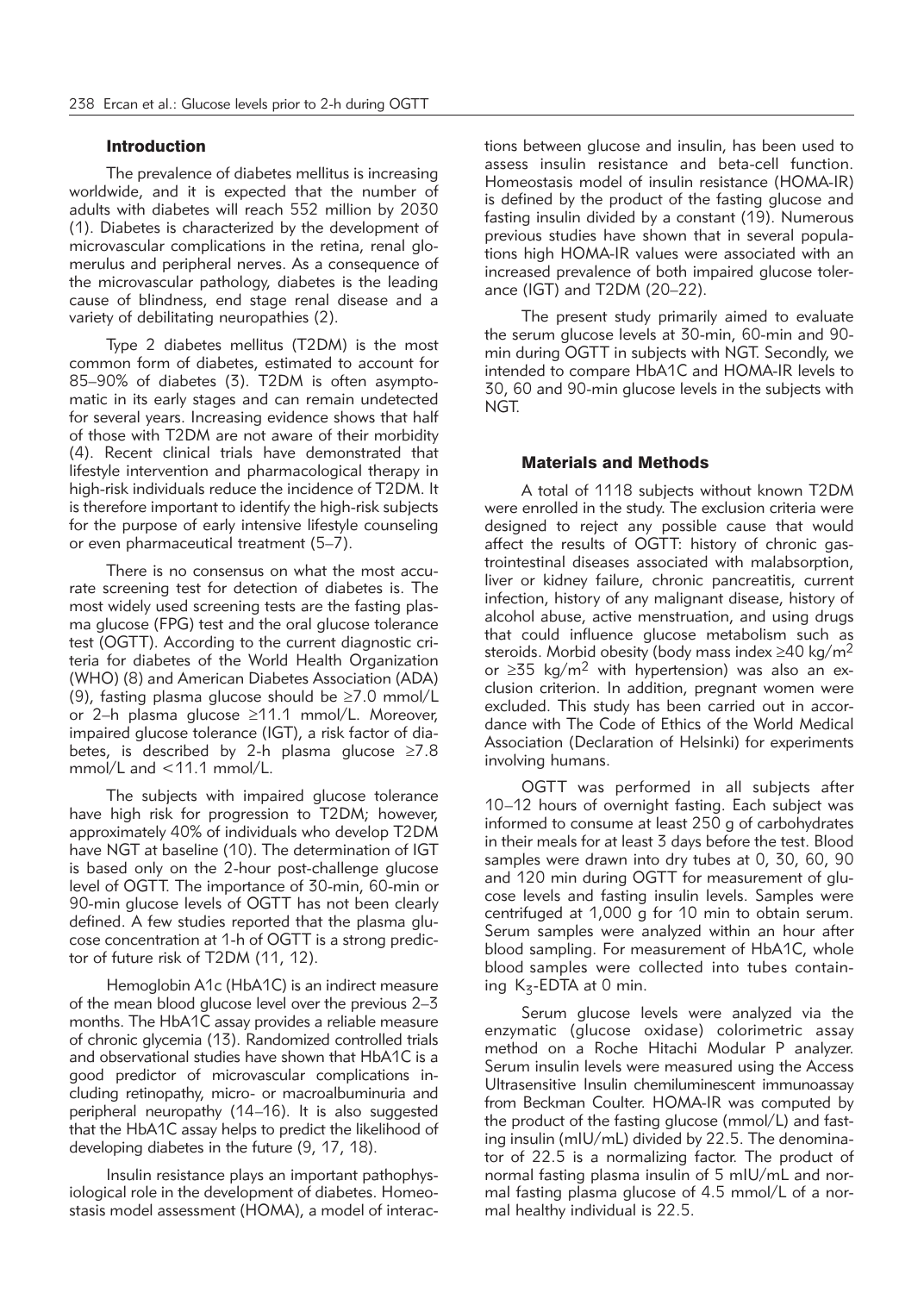The HbA1c assay was carried out using highperformance liquid chromatography (HPLC) with boronate affinity technology on a Primus Ultra 2 analyzer. This system's results are certified as traceable to the DCCT/NGSP and IFCC reference methods.

Glucose tolerance status was defined according to the OGTT criteria of ADA: 2-h post-challenge glucose ≥11.1 mmol/L as T2DM; 2-h post-challenge glucose 7.8–1.0 mmol/L as IGT; 2-h post-challenge glucose ≤7.8 mmol/L as normal glucose tolerance (NGT).

Statistical analyses were performed using Statistical Package for Social Sciences (SPSS 15.0, SPSS Inc., Chicago, IL, USA) in computerized media. Variables are presented as means  $\pm$  SD. In order to divide the subjects with NGT into subgroups, the sensitivity and specificity of 30-min, 60-min and 90-min glucose values to detect IGT were determined by receiver operating characteristic (ROC) curve analysis. The significance of the mean differences was tested with ANOVA. If the ANOVAs revealed significant differences, *post hoc* pair-wise comparisons with Tamhane adjustments were used to identify the differences. Non-parametrically distributed variables were compared using the Mann-Whitney test. P values less than 0.05 were considered to be statistically significant.

#### **Results**

The present study included 1118 subjects in whom 75-g OGTT was performed. The mean age of participants was  $46.7 \pm 12.6$  years, and 67.9% were women.

Using the OGTT diagnosis criteria for T2DM, out of 1118 participants, 754 had NGT, 284 had IGT, and 80 had DM.

The mean HbA1C levels were 5.45±0.41%, 5.68±0.41% and 5.98±0.45% for NGT, IGT, and T2DM respectively. As expected, HbA1C levels of DM group were significantly higher than those of IGT and NGT groups (p<0.001). It was also found that HbA1C levels were elevated in the subjects with IGT compared to the subjects with NGT (p<0.001) *(Table I)*.

Similar to HbA1C, HOMA-IR values were found to be significantly higher in T2DM group than NGT group (mean HOMA-IR:  $3.5 \pm 1.8$  and  $2.6 \pm 1.9$ respectively,  $p=0.001$ ). It was also found that the subjects with IGT had higher HOMA-IR values than the subjects with NGT (mean HOMA-IR: 3.4±2.3 vs. 2.6±1.9, p<0.001) (*Table I*).

In order to divide the subjects with NGT into subgroups, the sensitivity and specificity of 30-min, 60-min and 90-min glucose values to detect IGT were determined by receiver operating characteristic (ROC) curve analysis. ADA criterion for detecting IGT was used as the »gold standard«. The areas under curves for IGT were 0.715 (95% CI: 0.682–0.747), 0.823 (95% CI: 0.797–0.850) and 0.909 (95% CI: 0.890–0.928) for 30-min, 60-min and 90-min glucose values, respectively (*Table II*) (*Figure 1*)*.*

Table I Laboratory characteristics and gender distribution of the subjects classified by ADA criteria ( $* = p < 0.001$  vs. both NGT and IGT, \*\*=p<0.001 vs. NGT, \*\*\*=p=0.001 vs. NGT, ¶=p<0.001 vs. NGT).

|                             | Normal Glucose Tolerance | Impaired Glucose Tolerance | Type 2 Diabetes Mellitus |  |
|-----------------------------|--------------------------|----------------------------|--------------------------|--|
| n                           | 754                      | 284                        | 80                       |  |
| Sex (male/female)           | 246/508                  | 83/201                     | 29/51                    |  |
| Fasting Glucose (mmol/L)    | $5.61 \pm 0.49$          | $5.99 \pm 0.49$            | $6.27 \pm 0.38$          |  |
| 2-h glucose levels (mmol/L) | $5.77 + 1.15$            | $8.91 \pm 0.88$            | $12.2 + 1.1$             |  |
| Insulin (pmol/L)            | $72.2 \pm 45.1$          | $87.5 \pm 56.2$            | $86.8 + 42.3$            |  |
| $HbA1C$ $(\%)$              | $5.45 \pm 0.41$          | $5.68 \pm 0.41**$          | $5.98 \pm 0.45*$         |  |
| <b>HOMA-IR</b>              | $2.6 \pm 1.9$            | $3.4 \pm 2.3$              | $3.5 \pm 1.8***$         |  |

Table II Area Under the Curve characteristics of 30-min, 60-min and 90-min glucose levels for IGT.

| <b>Test Result Variables</b> | Area  | Std. Error | Significance | 95% Confidence Interval |             |
|------------------------------|-------|------------|--------------|-------------------------|-------------|
|                              |       |            |              | Lower Bound             | Upper Bound |
| Glucose level at 30-min      | 0.715 | 0.017      | < 0.001      | 0.682                   | 0.747       |
| Glucose level at 60-min      | 0.823 | 0.014      | < 0.001      | 0.797                   | 0.850       |
| Glucose level at 90-min      | 0.909 | 0.010      | < 0.001      | 0.890                   | 0.928       |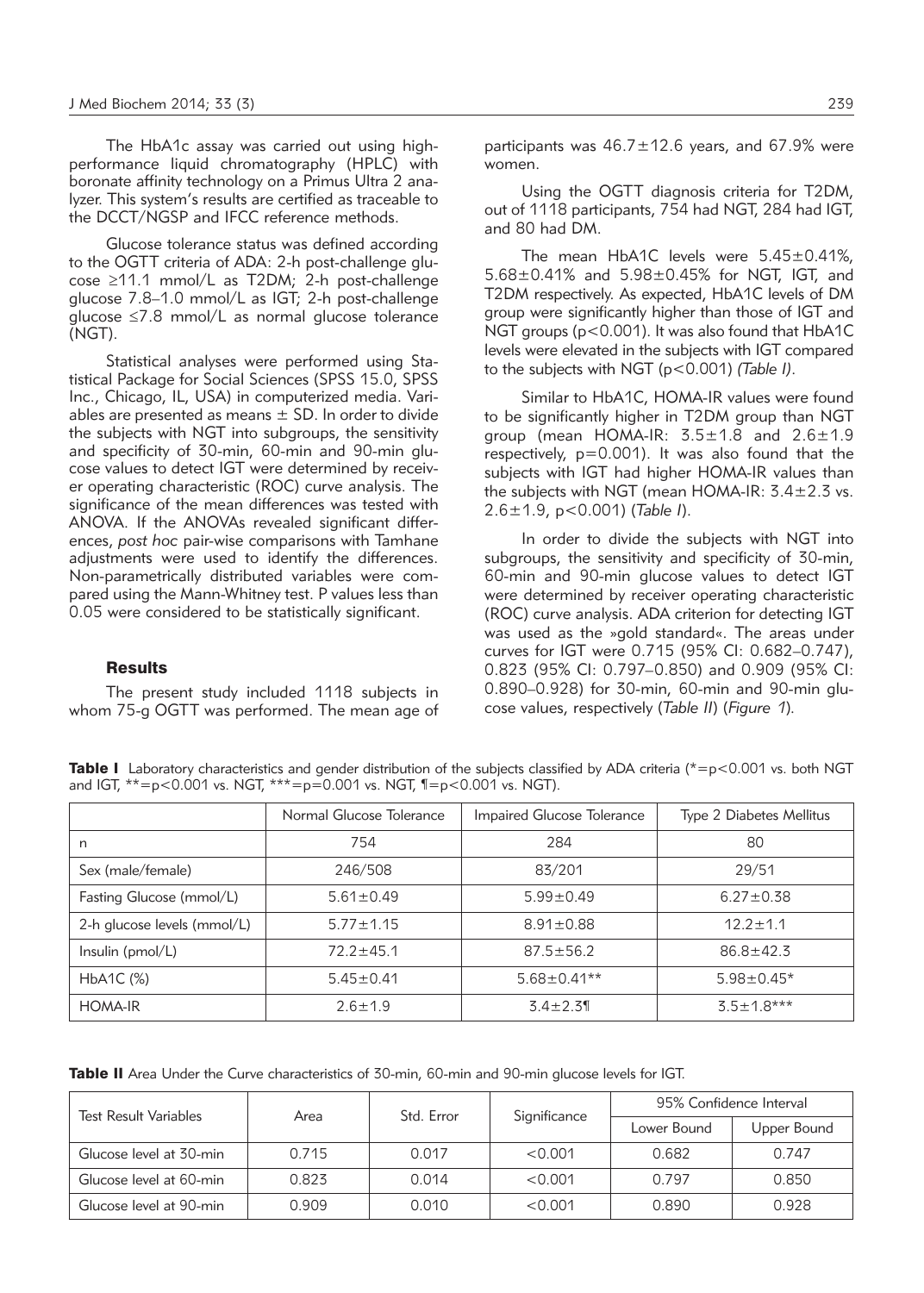

Figure 1 Receiver operating characteristic (ROC) curves of 30-min, 60-min and 90-min glucose levels for IGT.

| <b>Table III</b> The maximal sum of sensitivity and specificity val- |  |
|----------------------------------------------------------------------|--|
| ues in the determined 30-min, 60-min and 90-min glucose              |  |
| levels during 2-h OGTT for IGT.                                      |  |

| <b>Test Result Variables</b> |    | Sensitivity $(\%)$ Specificity $(\%)$ |  |
|------------------------------|----|---------------------------------------|--|
| 10.2 mmol/L in 30-min        | 62 | 7Λ                                    |  |
| 10.3 mmol/L in 60-min        | 75 | 76                                    |  |
| 8.9 mmol/L in 90-min         | 83 | 83                                    |  |

The optimal glucose value with the maximal sum of sensitivity and specificity for 30-min was 10.2 mmol/L. For 60-min and 90-min, the optimal glucose values were 10.3 mmol/L and 8.9 mmol/L, respectively (*Table III*).

Out of 754 subjects with NGT, 452 had glucose levels below the determined optimal glucose values for 30, 60 and 90-min. The glucose levels of the remaining subjects were above the optimal glucose value or values (only 30-min or both 30-min and 60 min etc.) (*Table IV*). The subjects with NGT were separated into subgroups according to their glucose levels, as follows:

Group 1: Glucose levels ≤10.2 mmol/L at 30 min, ≤10.3 mmol/L at 60-min and ≤8.9 mmol/L at 90-min.

Table IV The means of HbA1C and HOMA-IR in the subjects with NGT classified according to glucose levels at 30, 60 and 90-min during OGTT.

| Glucose levels at time points<br>earlier than 2-h |                                                                                                                                                  | n  | HbA1C (%) HOMA-IR             |  |
|---------------------------------------------------|--------------------------------------------------------------------------------------------------------------------------------------------------|----|-------------------------------|--|
|                                                   | Group 1 $\leq$ 10.2 mmol/L in 30-min, 452 5.35 $\pm$ 0.37 2.3 $\pm$ 1.5<br>$\leq$ 10.3 mmol/L in 60-min<br>and $\leq$ 8.9 mmol/L in<br>$90$ -min |    |                               |  |
|                                                   | Group 2 $\ge$ 10.2 mmol/L in 30-min 232 5.63 $\pm$ 0.42 3.1 $\pm$ 1.9                                                                            |    |                               |  |
|                                                   | Group $3$ $\geq$ 10.3 mmol/L in 60-min 192 5.65 $\pm$ 0.42 3.1 $\pm$ 1.6                                                                         |    |                               |  |
|                                                   | Group $4 \geq 8.9$ mmol/L in 90-min                                                                                                              |    | $136$ 5.68 ± 0.40 $3.0$ ± 1.4 |  |
|                                                   | Group $5$ $\geq$ 10.2 mmol/L in 30-min 137 $5.70 \pm 0.43$ 3.2 $\pm$ 1.8<br>and $\geq$ 10.3 mmol/L in<br>60-min                                  |    |                               |  |
|                                                   | Group $6 \ge 10.2$ mmol/L in 30-min<br>and $\geq$ 8.9 mmol/L in<br>90-min                                                                        | 89 | l5.74±0.42l 3.1±1.4           |  |
|                                                   | Group 7   $\geq$ 10.3 mmol/L in 60-min   113   5.71 $\pm$ 0.40   3.1 $\pm$ 1.4<br>and $\geq$ 8.9 mmol/L in<br>$90$ -min                          |    |                               |  |
|                                                   | Group $8 \ge 10.2$ mmol/L in 30-min.<br>$\geq$ 10.3 mmol/L in 60-min<br>and $\geq$ 8.9 mmol/L in<br>90-min                                       | 81 | $5.74 \pm 0.43$ $3.1 \pm 1.4$ |  |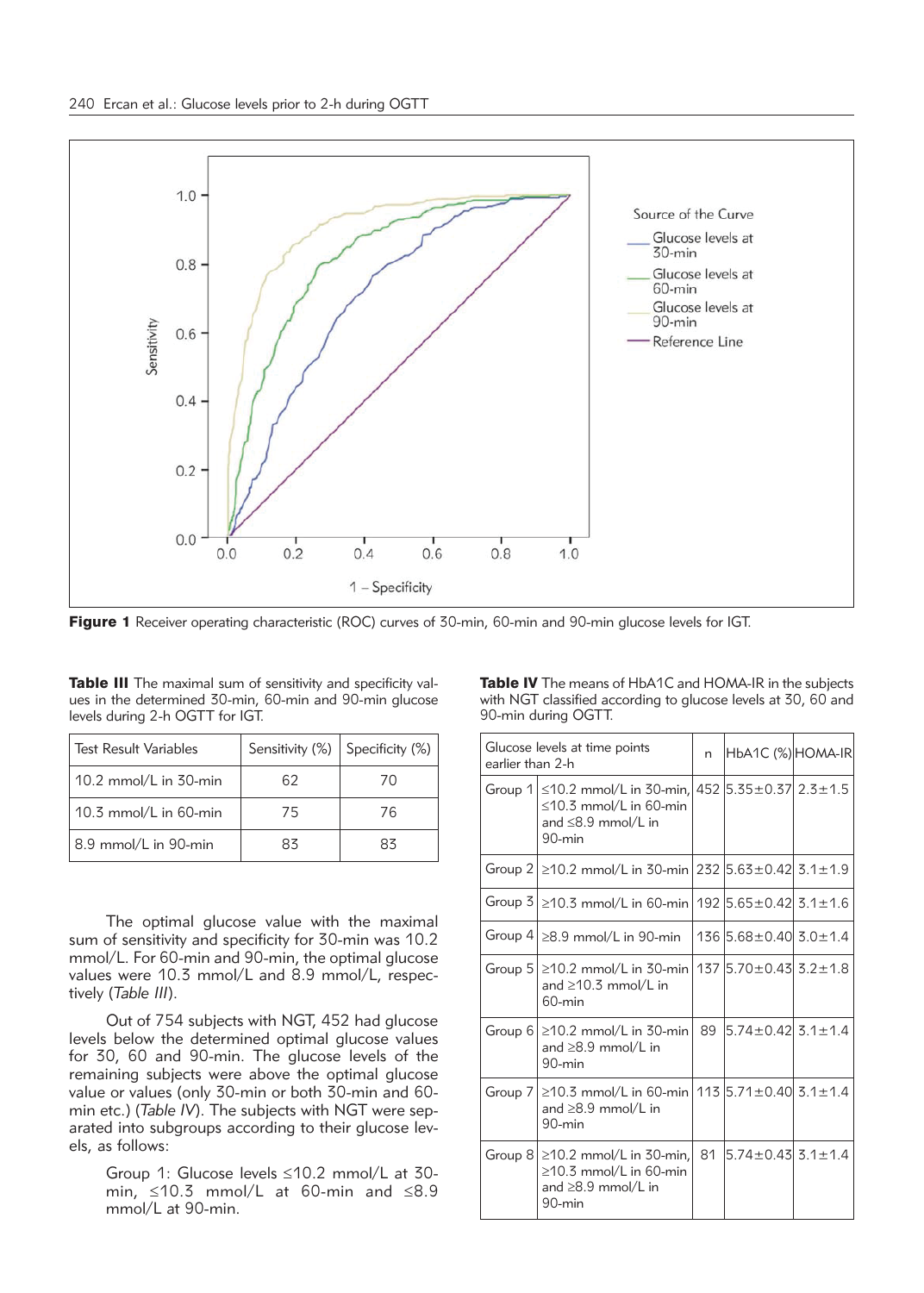

Figure 2 Comparison of HbA1C values to 30, 60 and 90-min glucose levels in subjects with NGT ( $* = p < 0.001$  vs. group 1).



Figure 3 Comparison of HOMA-IR values to 30, 60 and 90-min glucose levels in subjects with NGT ( $* = p < 0.001$  vs. group 1).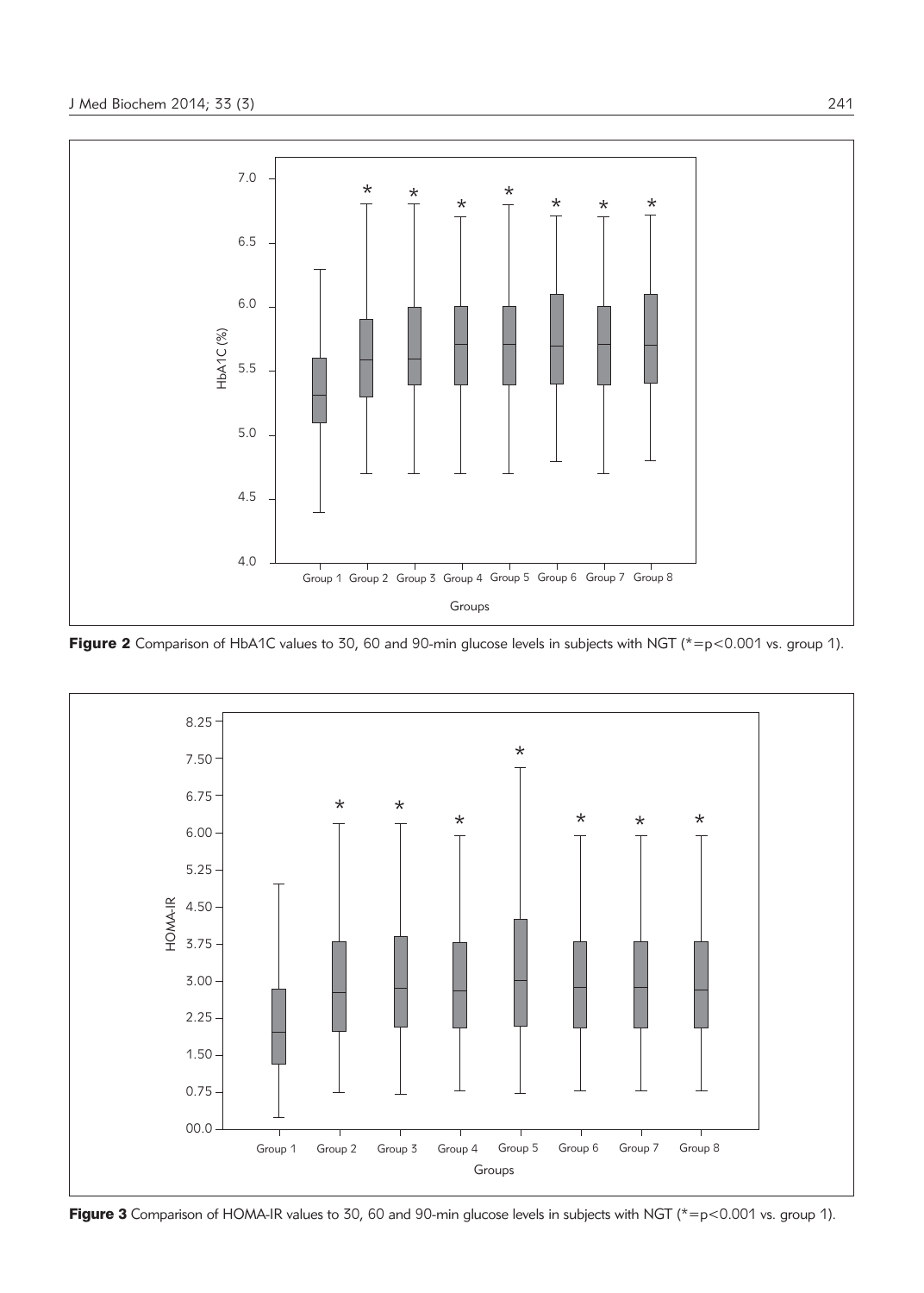Group 2: Glucose levels ≥10.2 mmol/L at 30 min.

Group 3: Glucose levels ≥10.3 mmol/L at 60 min.

Group 4: Glucose levels ≥8.9 mmol/L at 90 min.

Group 5: Both glucose levels ≥10.2 mmol/L at 30-min and ≥10.3 mmol/L at 60-min.

Group 6: Both glucose levels ≥10.2 mmol/L at 30-min and ≥8.9 mmol/L at 90-min.

Group 7: Both glucose levels ≥10.3 mmol/L at 60-min and ≥8.9 mmol/L at 90-min.

Group 8: Glucose levels ≥10.2 mmol/L at 30 min, ≥10.3 mmol/L at 60-min and ≥8.9 mmol/L at 90-min.

*Table IV* shows HbA1C levels and HOMA-IR values for each group. As shown in *Figure 2*, HbA1C levels were found significantly elevated in the subjects with NGT whose glucose levels were above the determined optimal values (Group 2–8) compared to the subjects with NGT whose glucose levels were below the determined optimal values at 30, 60 and 90-min (Group 1) (p<0.001). Similarly, compared to those of Group 1, we found significantly elevated HOMA-IR levels in Group 2–8 (*Figure 3*) (p<0.001).

#### **Discussion**

WHO and ADA have published several guidelines for the diagnosis of diabetes since the definition of the diagnostic criteria for diabetes by the National Diabetes Data Group, towards the end of the 1970s. Over this period, there have been significant changes in the diagnostic criteria and classification of diabetes and intermediate hyperglycemia. However, these changes have been limited to fasting blood glucose measurement. The criteria for OGTT have been unchanged and remained restricted to 2h-plasma level.

Although the subjects with IGT are generally at an increased risk for future T2DM, ∼40% of individuals who develop T2DM have NGT at baseline (10). This may be a result of the fact that the glucose tolerance status is defined mainly by post-challenge 2-h glucose levels. The importance of post-challenge glucose levels other than those at 2-hours, such as 30, 60 or 90-min, has not been clearly defined. A few studies have pointed out the significant role of 1-h post-load glucose levels in the prediction of T2DM in the NGT subjects.

A recent study by Abdul-Ghani et al. (11) suggested that the plasma glucose concentration at 1-h during the OGTT is a strong predictor of future risk for T2DM. They determined a cut-off point of 155 mg/dL (8.5 mmol/L) for the 1-h plasma glucose concentration to stratify the subjects into low, intermediate, and high-risk groups for future T2DM. It was also reported that 16.7% of the NGT subjects with a 1-h plasma glucose concentration >8.6 mmol/L developed T2DM within a 7- to 8-year period. Correspondingly, Succurro et al. (12) reported that the NGT subjects with a 1-h post-load glucose value of ≥8.6 mmol/L have an atherogenic profile including intimamedia thickness similar to the IGT subjects, suggesting an association of high post-challenge glucose levels other than the 2-h glucose level with the development of atherosclerosis and diabetes mellitus.

In this context, primarily, we investigated the composition of 30, 60 and 90-min glucose levels in the subjects with NGT. It was found that a considerable number of the subjects with NGT had elevated glucose levels prior to 2-h during OGTT. Secondly, we compared HbA1C levels and HOMA-IR values of 8 groups constituted according to their OGTT 30, 60 and 90-min glucose levels.

It is widely accepted that excessive glycation of a variety of proteins, especially advanced glycosylation end products, causes the microvascular complications of diabetes. Glycated hemoglobin is a glycated protein readily available for clinical testing (23). Hence, we analyzed HbA1C levels in order to determine whether the groups differ from each other. Randomized controlled trials and observational studies have shown that HbA1C is a good predictor of microvascular complications (14–16). It is also suggested that HbA1C helps to predict the likelihood of developing diabetes in the future. A report published in 2009 by an International Expert Committee on the role of HbA1C in the diagnosis of diabetes stated that HbA1C can be used to diagnose diabetes (24). The precise lower cut-off point for intermediate hyperglycemia has yet to be defined, although ADA has suggested  $5.7-6.4\%$  as the high-risk range (9). Similar cut-off values for intermediate hyperglycemia have been announced by Abdul-Ghani et al. (17). They have shown that HbA1C has a predictive power similar to that of the FPG value and the optimal HbA1C cut-off point to predict future T2DM was 5.6%. In another study, Edelman et al. (18) showed that patients with normal HbA1C have a low incidence of diabetes and may not require re-screening within 3 years, while patients with high-normal HbA1C (5.6%–6.0%) may require follow-up testing sooner than after 3 years.

Compared to the subjects with NGT whose glucose levels were below the determined optimal values at 30, 60 and 90-min, the subjects with NGT whose glucose levels were above the determined optimal values at 30-min, or 60-min, or 90-min, or both 30 min and 60-min, or both 30-min and 90-min, or both 60-min and 90-min, or all at 30, 60, 90-min had significantly elevated HbA1C levels.

It is known that insulin resistance leads to impaired glucose tolerance, and plays an important pathophysiological role in the development of dia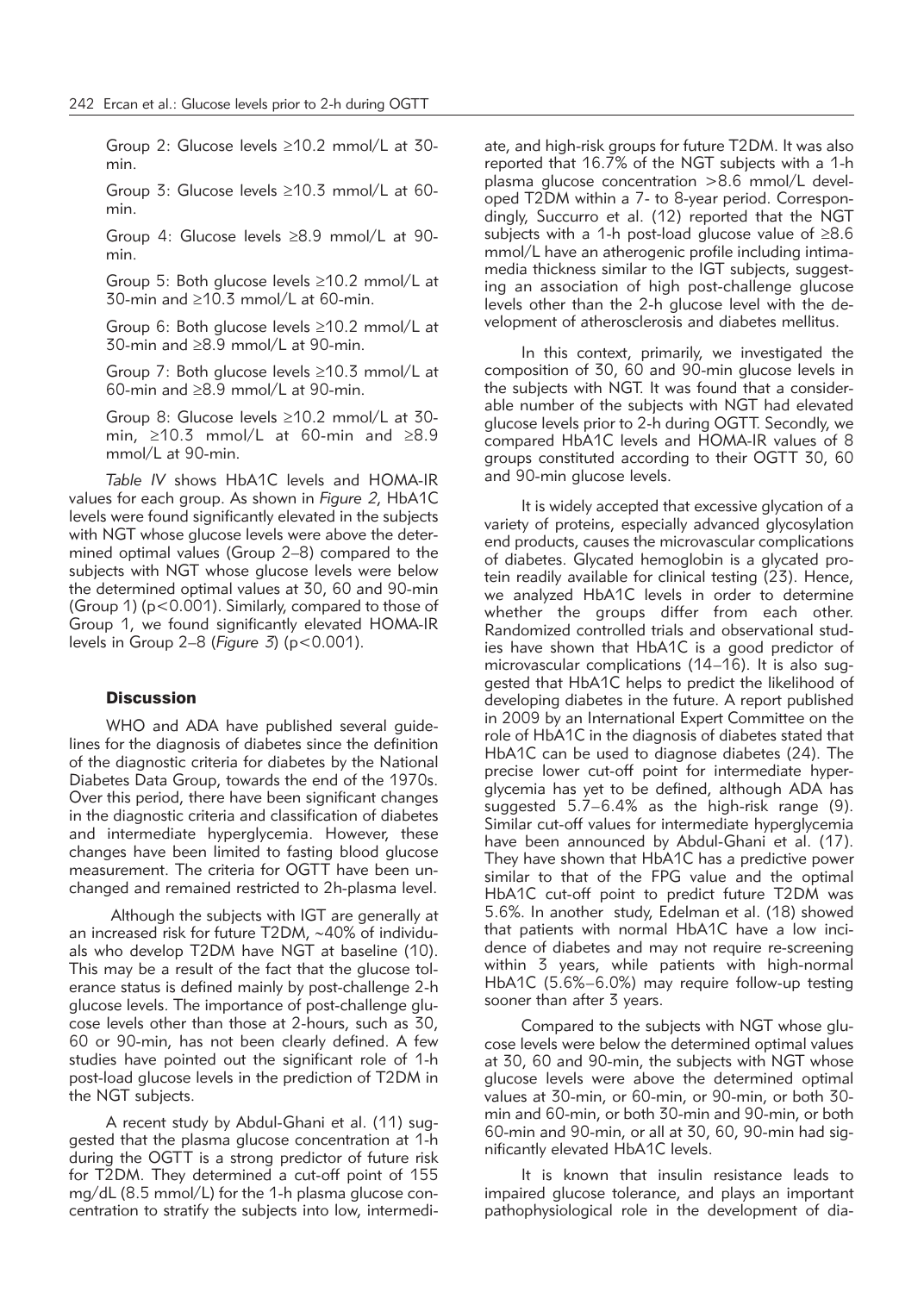betes. HOMA-IR has been suggested as a method to assess insulin resistance  $(13, 19)$ . Several prospective studies have shown the role of HOMA-IR in predicting future risk of both T2DM and/or IGT in various populations (20–22).

Similar to HbA1C, the subjects with NGT whose glucose levels were above the determined optimal values prior to 2-h had higher HOMA-IR levels than the subjects with NGT whose glucose levels were below the determined optimal values.

This study was a cross-sectional study and we are thus unable to directly determine the relationship of 30-min, 60-min and 90-min post-load glucose levels to the risk for future IGT or T2DM in subjects with NGT. The optimal glucose levels were determined in order to only divide the subjects with NGT into subgroups. These values should be not evaluated as cutoff values. In this context, further well-designed prospective studies are needed to define the significant

## **References**

- 1. Whiting DR, Guariquata L, Weil C, Shaw J. IDF diabetes atlas: global estimates of the prevalence of diabetes for 2011 and 2030. Diabetes Res Clin Pract 2011; 94(3): 311–21.
- 2. Brownlle M. Biochemistry and molecular cell biology of diabetic complications. Nature 2001; 414: 813–20.
- 3. Bennett CM, Guo M, Dharmage SC. HbA1C as a screening tool for detection of Type 2 diabetes: a systematic review. SC Diabet Med 2007; 24: 333–43.
- 4. Harris MI, Klein R, Welborn TA, Knuiman MW. Onset of NIDDM occurs at least 4–7 years before clinical diagnosis. Diabetes Care 1992; 15: 815–19.
- 5. Tuomilehto J, Lindstrom J, Eriksson JG, Valle TT, Hamalainen H, Ilanne-Parikka P, Keinanen-Kiukaanniemi S, Laakso M, Louheranta A, Rastas M, Salminen V, Uusitupa M. Prevention of type 2 diabetes mellitus by changes in lifestyle among the subjects with impaired glucose tolerance. N Engl J Med 2001; 344: 1343-50.
- 6. Knowler WC, Barrett-Connor E, Fowler SE, Hamman RF, Lachin JM, Walker EA, Nathan DM. Reduction in the incidence of type 2 diabetes with lifestyle intervention or metformin. N Engl J Med 2002; 346: 393–403.
- 7. Gerstein HC, Yusuf S, Bosch J, Pogue J, Sheridan P, Dinccag N, Hanefeld M, Hoogwerf B, Laakso M, Mohan V, Shaw J, Zinman B, Holman RR. Effect of rosiglitazone on the frequency of diabetes in patients with impaired glucose tolerance or impaired fasting glucose: a randomized controlled trial. Lancet 2006; 368: 1096–105.
- 8. World Health Organization/International Diabetes Foundation. Definition and Diagnosis of Diabetes Mellitus and Intermediate Hyperglycemia: Report of a World Health Organization/International Diabetes Foundation Consul -

role of 30-min, 60-min and 90-min post-load glucose levels in the prediction of IGT or T2DM in the subjects with NGT. Thus, a clinician should consider whether there is a group of subjects with NGT who are at an increased risk for future T2DM. Otherwise, a large number of high-risk individuals who would benefit from preventive interventions could be missed (25).

In conclusion, our results show that the subjects with NGT have different HbA1C and HOMA-IR levels according to their glucose values prior to the 2-h glucose level during OGTT.

*Acknowledgements.* No funding received. We Acknowledgements. No Turitung Teceived. We<br>thank Evrim Beyal, Emine Özaydın and Esra İşler for their technical assistance.

#### Conflict of interest statement

The authors stated that there are no conflicts of interest regarding the publication of this article.

tation. Geneva: WHO Document Production Services; 2006.

- 9. American Diabetes Association. Standards of medical care in diabetes. Diabetes Care 2011; 34 (Suppl 1): S11–S61.
- 10. Unwin N, Shaw J, Zimmet P, Alberti KGMM. Impaired glucose tolerance and impaired fasting glycemia: the current status on definition and intervention. Diabet Med 2002; 19: 708–23.
- 11. Abdul-Ghani MA, Abdul-Ghani T, Ali N, Defronzo RA. One hour plasma glucose concentration and the metabolic syndrome identify the subjects at high risk for future type 2 diabetes. Diabetes Care 2008; 31: 1650–5.
- 12. Succurro E, Marini MA, Arturi F, Grembiale A, Lugara M, Andreozzi F, Sciacqua A, Lauro R, Hribal ML, Perticone F, Sesti G. Elevated one-hour post-load plasma glucose levels identifies subjects with normal glucose tolerance but early carotid atherosclerosis. Atherosclerosis 2009; 207: 245–9.
- 13. Song Y, Manson JE, Tınker L, Howard BV, Kuller LH, Nathan L, Rifai N, Liu S. Insulin sensitivity and insulin secretion determined by homeostasis model assessment and risk of diabetes in a multiethnic cohort of women. Diabetes Care 2007; 30(7): 1747–52.
- 14. Tapp RJ, Zimmet PZ, Harper CA , de Courten MP, Balkau B, Taylor HR, Welborn TA, Shaw JE, AusDiab Study Group. Diagnostic thresholds for diabetes: the association of retinopathy and albuminuria with glycaemia. Diabetes Res Clin Pract 2006; 73: 315–21.
- 15. Anonymous. The relationship of glycemic exposure (HbA1c) to the risk of development and progression of retinopathy in the diabetes control and complications trial. Diabetes 1995; 44: 968–83.